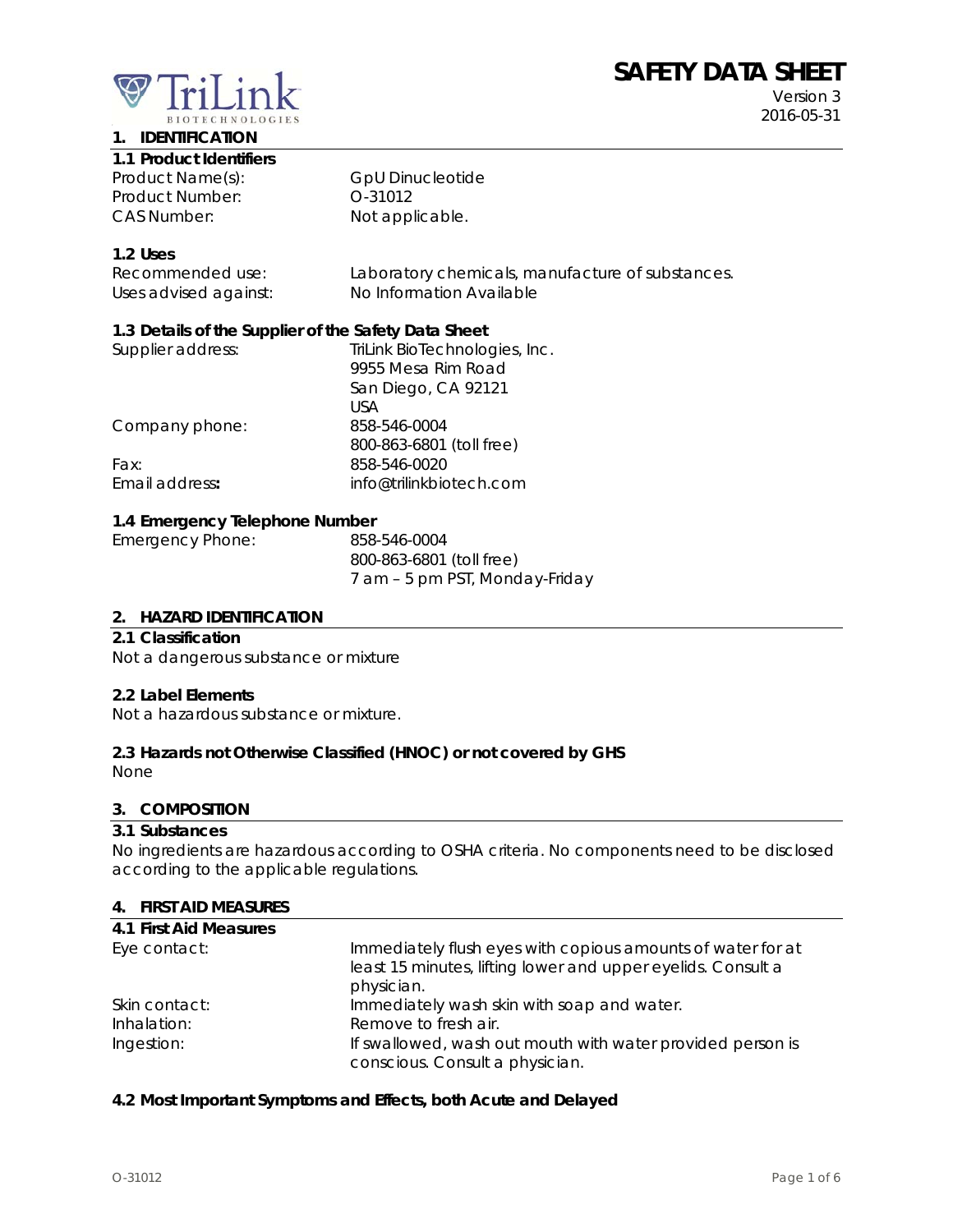No information available.

# **4.3 Indication of any Immediate Medical Attention and Special Treatment Needed**

No information available.

# **5. FIRE-FIGHTING MEASURE**

**5.1 Extinguishing Media** 

Suitable Media: Use water spray, alcohol-resistant foam, dry chemical or carbon dioxide.

# **5.2 Special Hazards Arising from Product**

No information available.

# **5.3 Advice for Firefighters**

As in any fire, wear self-contained breathing apparatus pressure-demand, MSHA/NIOSH (approved or equivalent) and full protective gear.

# **6. ACCIDENTAL RELEASE MEASURES**

**6.1 Personal Precautions, Protective Equipment and Emergency Procedures**  Ensure adequate ventilation. Avoid breathing vapors, mists or gas. See Section 8 for personal protection.

# **6.2 Environmental Precautions**

See Section 12 for additional ecological information.

# **6.3 Methods and Materials for Containment and Clean Up**

Prevent further leakage or spillage if safe to do so. Soak up with inert absorbent material. Pick up and transfer to properly labeled containers. This material and its container must be disposed of as hazardous waste.

# **7. HANDLING & STORAGE**

# **7.1 Precautions for Safe Handling**

Ensure adequate ventilation. Avoid breathing vapors, mists or gas. See Section 8 for personal protection.

# **7.2 Conditions for Safe Storage**

Keep/store only in original container. Storage Temperature: -20°C or below.

# **7.3 Incompatibilities**

None known based on information supplied.

# **8. EXPOSURE CONTROLS/PERSONAL PROTECTION**

#### **8.1 Control Parameters**

This product, as supplied, does not contain any hazardous materials with occupational exposure limits established by the region specific regulatory bodies.

# **8.2 Appropriate Engineering Controls**

General industrial hygiene practices.

# **8.3 Individual Protection Measures**

Eye/Face Protection: Wear safety glasses with side shields (or goggles). Skin/Body Protection: Wear suitable protective clothing and gloves.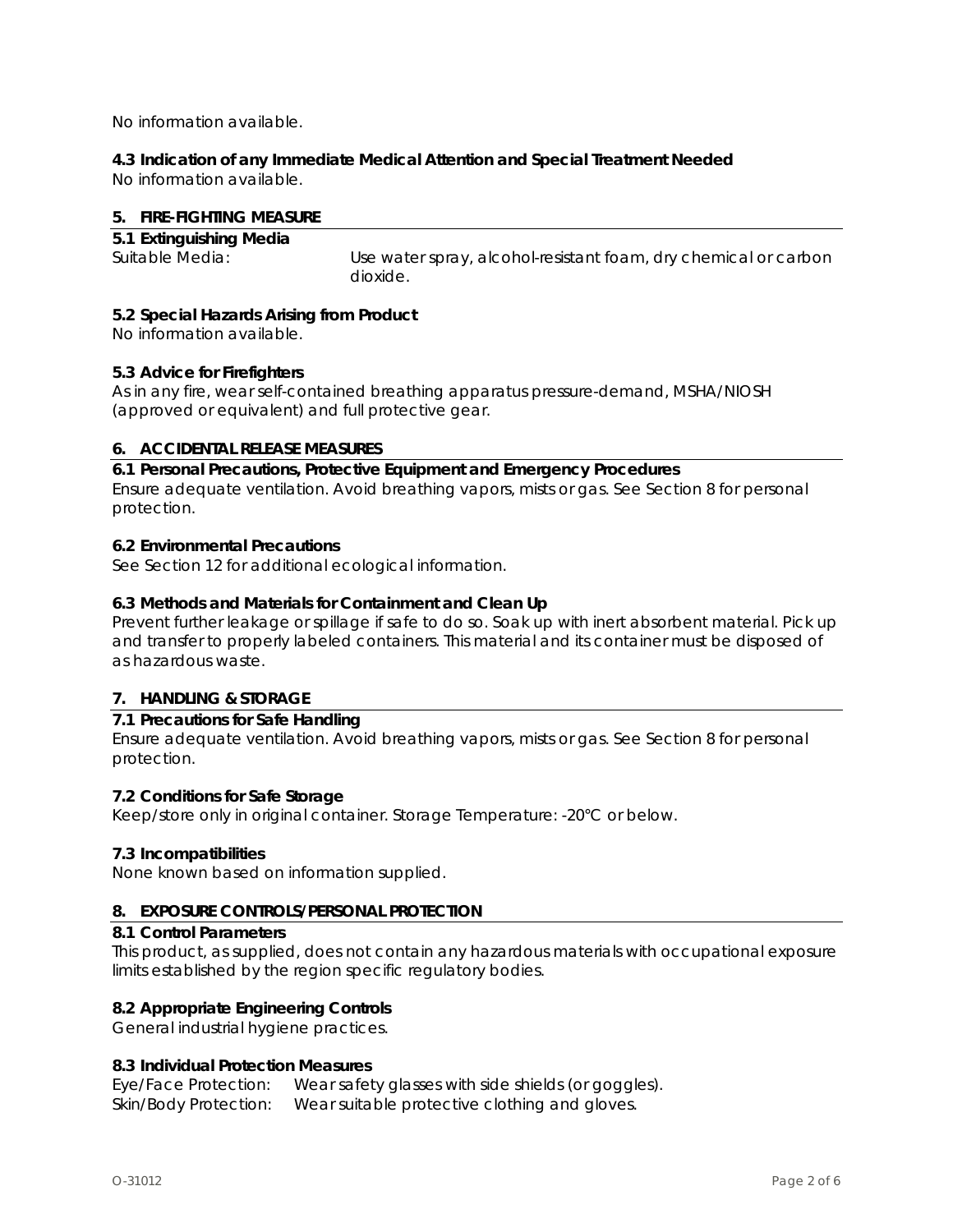|          | Respiratory Protection: Use in well ventilated areas.        |
|----------|--------------------------------------------------------------|
| General: | Handle in accordance with good industrial hygiene and safety |
|          | practice.                                                    |

#### **9. PHYSICAL AND CHEMICAL PROPERTIES**

| 9.1 Information on Basic Physical and Chemical Properties |
|-----------------------------------------------------------|
| Liquid                                                    |
| Colorless                                                 |
| Mild                                                      |
| Refer to trilinkbiotech.com for specific information.     |
| No information available                                  |
| No information available                                  |
| No information available                                  |
| No information available                                  |
| No information available                                  |
| No information available                                  |
|                                                           |
| No information available                                  |
| No information available                                  |
| No information available                                  |
| No information available                                  |
| No information available                                  |
| No information available                                  |
| No information available                                  |
| No information available                                  |
| No information available                                  |
| No information available                                  |
|                                                           |

# **10. STABILITY AND REACTIVITY**

# **10.1 Reactivity**

No information available.

#### **10.2 Chemical stability**

Stable under normal conditions.

#### **10.3 Possibility of hazardous reactions**

Can react briskly with oxidizers, danger of explosion.

# **10.4 Conditions to avoid**

Incompatible materials. Ignition sources. Heat.

#### **10.5 Incompatible materials**

Strong oxidizing agents.

# **10.6 Hazardous decomposition products**

Thermal decomposition can lead to release of irritating and toxic gases and vapors. Carbon monoxide. Carbon dioxide (CO2).

#### **11. TOXICOLOGICAL INFORMATION**

# **11.1 Information on likely routes of exposure**

Inhalation **Avoid breathing vapors or mists. May cause irritation of** respiratory tract.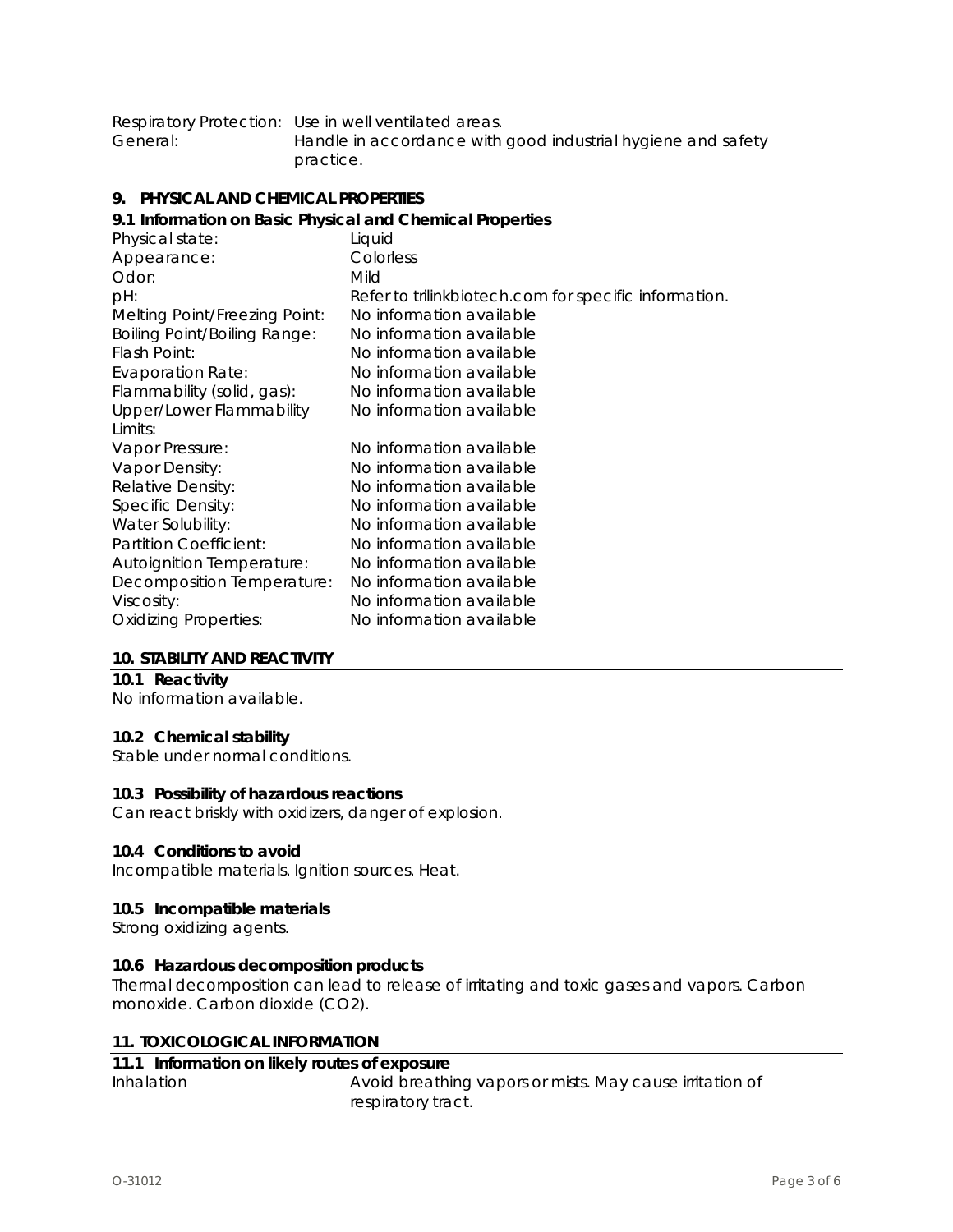| Eye contact  | Redness. May cause slight irritation.                                                                                                |
|--------------|--------------------------------------------------------------------------------------------------------------------------------------|
| Skin contact | Prolonged contact may cause redness and irritation. Repeated                                                                         |
|              | exposure may cause skin dryness or cracking.                                                                                         |
| Ingestion    | May cause drowsiness or dizziness. Ingestion causes burns of the<br>upper digestive and respiratory tracts. Symptoms include burning |
|              | sensation, coughing, wheezing, shortness of breath, headache,<br>nausea, and vomiting.                                               |

#### **11.2 Information on toxicological effects**

Symptoms No information available.

#### **11.3 Delayed and immediate effects as well as chronic effects from short and long-term exposure**

| Skin corrosion/Irritation:                                  | Mild                                    |
|-------------------------------------------------------------|-----------------------------------------|
| Serious Eye Damage/Eye                                      | Mild                                    |
| Irritation:                                                 |                                         |
| Skin or Respiratory Sensitization: No information available |                                         |
| Germ Cell Mutagenicity:                                     | No information available                |
| Carcinogenicity:                                            | No information available                |
| Reproductive Toxicity:                                      | No information available                |
| Developmental Toxicity:                                     | No information available                |
| Teratogenicity:                                             | No information available                |
| STOT - Single Exposure:                                     | No information available                |
| STOT - Repeated Exposure:                                   | No information available                |
| Target Organs:                                              | Kidneys, eyes, skin, respiratory system |
| Chronic Toxicity:                                           | No information available                |
| Subchronic Toxicity:                                        | No information available                |
| Neurological Effects:                                       | No information available                |
| <b>Aspiration Hazard:</b>                                   | No information available                |
| <b>Other Adverse Effects:</b>                               | No information available                |

# **12. ECOLOGICAL INFORMATION**

#### **12.1 Marine pollutant**

No information available

# **12.2 Ecotoxicity**

No information available

# **12.3 Persistence and degradability**

No information available

#### **12.4 Bioaccumulation**

No information available

# **12.5 Mobility**

No information available

# **12.6 Other adverse effects**

| Ozone:                     | No information available |
|----------------------------|--------------------------|
| Ozone Depletion Potential: | No information available |

# **13. DISPOSAL CONSIDERATIONS**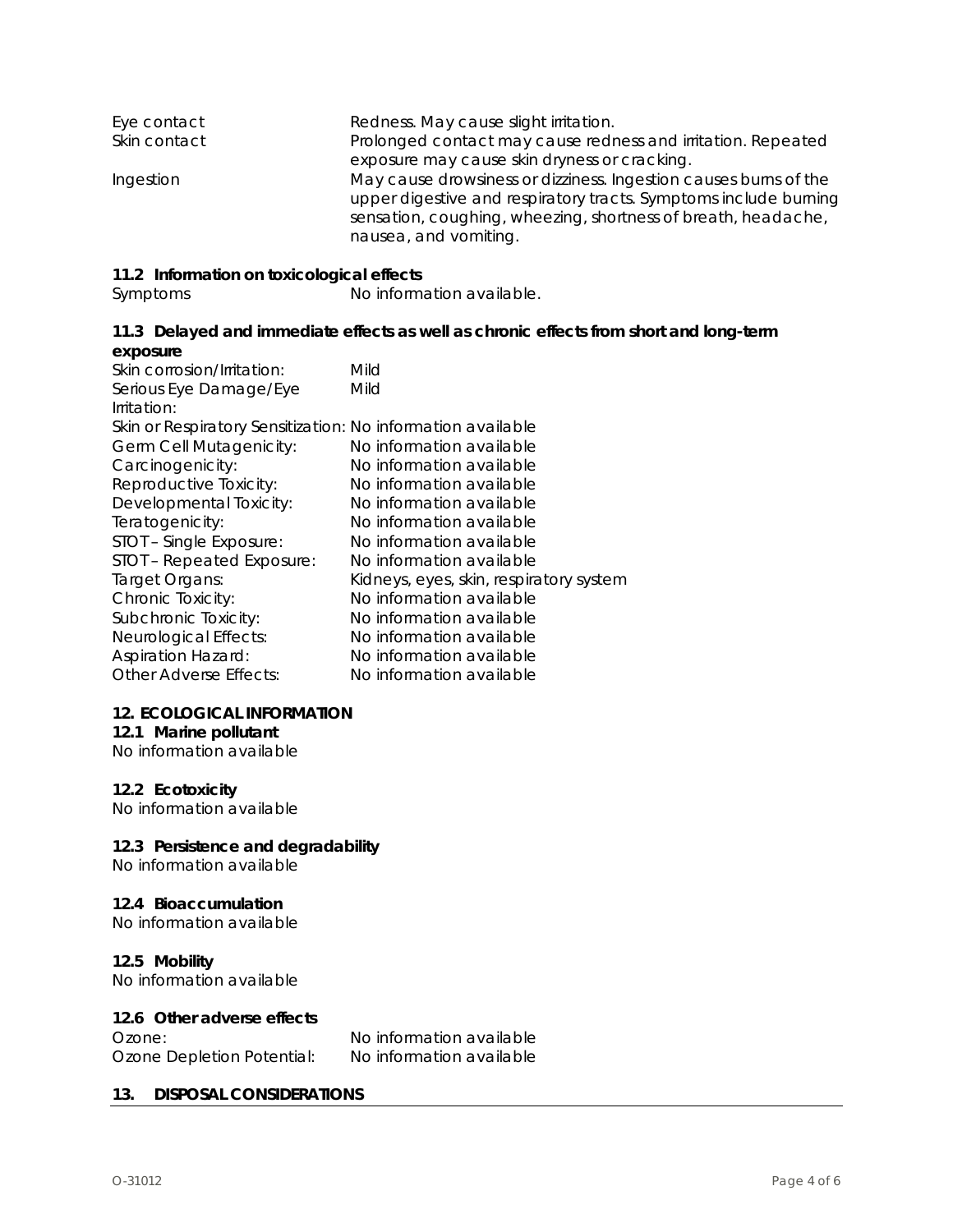#### **13.1 Waste treatment methods**

| Relevant Information:   | Keep out of drains, sewers, ditches and waterways.                                                                                                                                                                      |
|-------------------------|-------------------------------------------------------------------------------------------------------------------------------------------------------------------------------------------------------------------------|
| Disposal Method:        | Use a licensed professional waste disposal service to dispose of<br>this product. Product may be dissolved in a combustible solvent<br>or absorbed onto a combustible material and burned by a<br>chemical incinerator. |
| Contaminated Packaging: | Dispose of as unused product.                                                                                                                                                                                           |

# **14. TRANSPORT INFORMATION**

| - 14.<br><b>IRANSPURI INFURNIATION</b> |                                                                                                                                                                                                                                                                                                                                                                                                                           |
|----------------------------------------|---------------------------------------------------------------------------------------------------------------------------------------------------------------------------------------------------------------------------------------------------------------------------------------------------------------------------------------------------------------------------------------------------------------------------|
| Dot:                                   | Not dangerous goods.                                                                                                                                                                                                                                                                                                                                                                                                      |
| 15.<br><b>REGULATORY INFORMATION</b>   |                                                                                                                                                                                                                                                                                                                                                                                                                           |
| 15.1 US Federal Regulations            |                                                                                                                                                                                                                                                                                                                                                                                                                           |
| Clean Water Act (CWA):                 | This product does not contain any substances regulated as<br>pollutants pursuant to the Clean Water Act (40 CFR 122.21 and<br>40 CFR 122.42).                                                                                                                                                                                                                                                                             |
| CERCLA:                                | This material, as supplied, does not contain any substances<br>regulated as hazardous substances under the Comprehensive<br>Environmental Response Compensation and Liability Act<br>(CERCLA) (40 CFR 302) or the Superfund Amendments and<br>Reauthorization Act (SARA) (40 CFR 355). There may be specific<br>reporting requirements at the local, regional, or state level<br>pertaining to releases of this material. |

#### **15.2 US State Regulations**

California Proposition 65: This product does not contain any Proposition 65 chemicals.

#### **16. OTHER INFORMATION**

| 16.1 HMIS Rating       |   |  |  |
|------------------------|---|--|--|
| Health Hazard:         |   |  |  |
| Flammability:          |   |  |  |
| Physical Hazard:       | 0 |  |  |
| Chronic Health Hazard: | 0 |  |  |
| 16.2 NFPA Rating       |   |  |  |
| Health Hazard:         |   |  |  |
| Fire Hazard:           | 0 |  |  |
| Reactivity Hazard:     | 0 |  |  |

# **16.3 Preparation Information**

| Prepared By: | TriLink BioTechnologies, Inc. |
|--------------|-------------------------------|
|              | 858-546-0004                  |
| Issue Date:  | 2016-05-31                    |
| Version:     | २                             |
|              |                               |

#### **16.4 Further Information**

Copyright 2016 TriLink BioTechnologies, inc. License granted to make unlimited paper copies for internal use only. The above information is believed to be accurate, but not necessarily all inclusive, and thus should only be used as a guide in the handling and use of this material. The data in this SDS relates only to the specific material designated herein and does not relate to use in combination with any other material or in any process. TriLink BioTechnologies, Inc. shall not